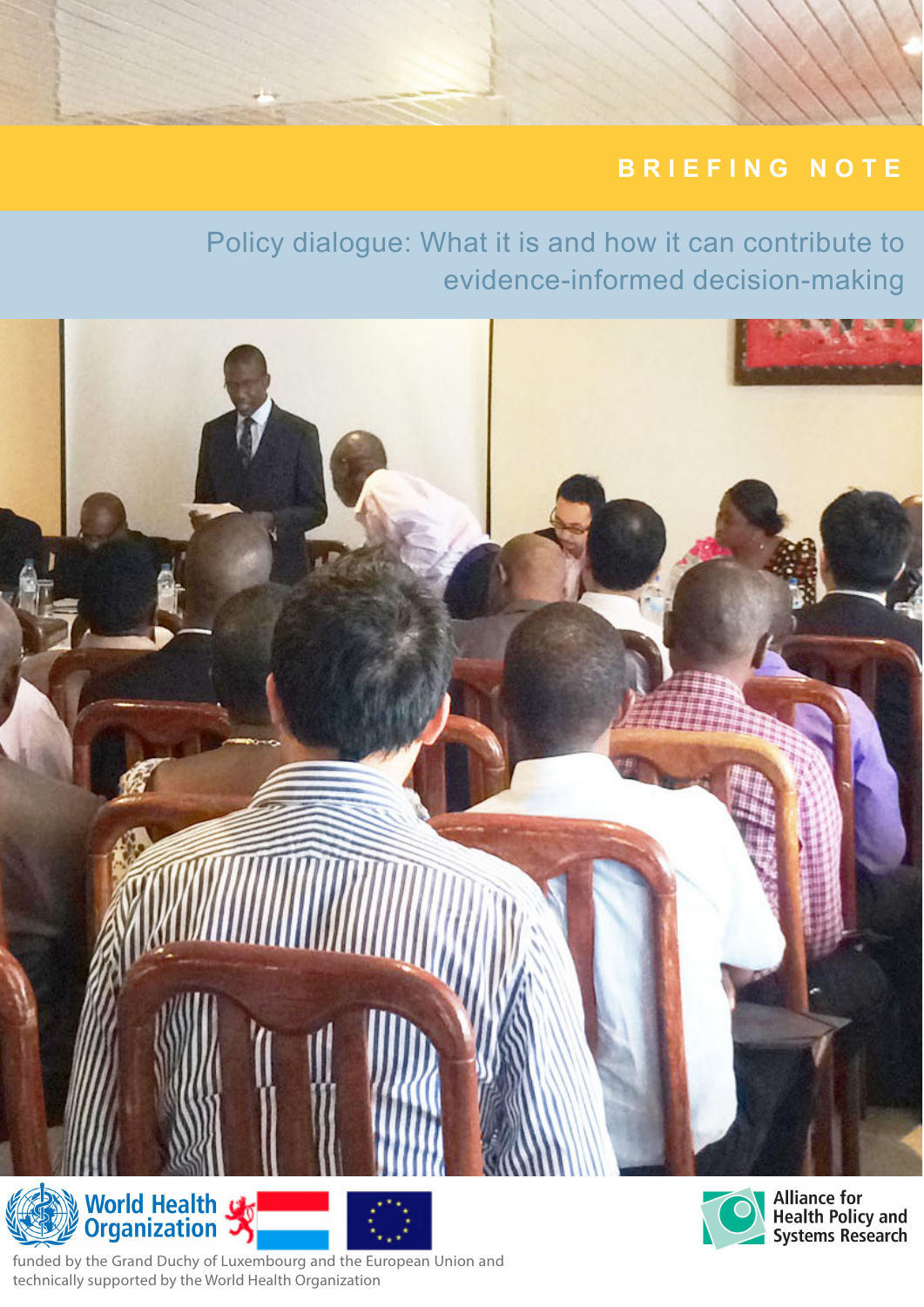## *Acknowledgements*

This Briefing Note is prepared jointly by the Health Systems Governance, Policy and Aid-effectiveness team and the Alliance for Health Policy and Systems Research, both in the Health Systems and Innovation Cluster, World Health Organization, Geneva.

The principal writers are Dheepa Rajan, Taghreed Adam, Dina El Husseiny, Denis Porignon, Abdul Ghaffar and Gerard Schmets.

Valuable inputs in the form of contributions, peer reviews and suggestions were provided by: Juliet Nabyonga, Martin Ekeke Monono, and Tarcisse Lokombe Elongo from the WHO Africa Regional Office as well as participants at a Technical Meeting on Sharing Experiences on Health Policy Dialogue in Countries, held in Brazzaville from 25-27 February 2013: Mawuli René Adzodo, Abdallah Ahmed, Abdi Momin Ahmed, Wondimagegnehu Alemu, Anshu Banerjee, Flora Bertizzolo, Kokou Sika Dogbe, Silviu Domente, Babacar Dramé, Peter Mbondji Ebongue, Mohammed Ali Yahia Elabassi, Tarcisse Elongo, Socorro Escalante, Gilles Forte, Teniin Gakuruh, Ann-Lise Guisset, Derege Kebede, Christopher Knauth, Sibylle Koenig, Joseph Kutzin (by videoconference), Matshidiso Moeti, Laurent Musango, Chau Thi Minh Nguyen, Gisèle Caroline Nitcheu, Triphonie Nkurunziza, Sjieuwke Postma, Machikourou Salami, Omar Sam, Sameen Siddiqi (by videoconference), Habib Somanje, Ehsanullah Tarin, Bokar Touré, Stéphane Vandam, and Erica Wheeler.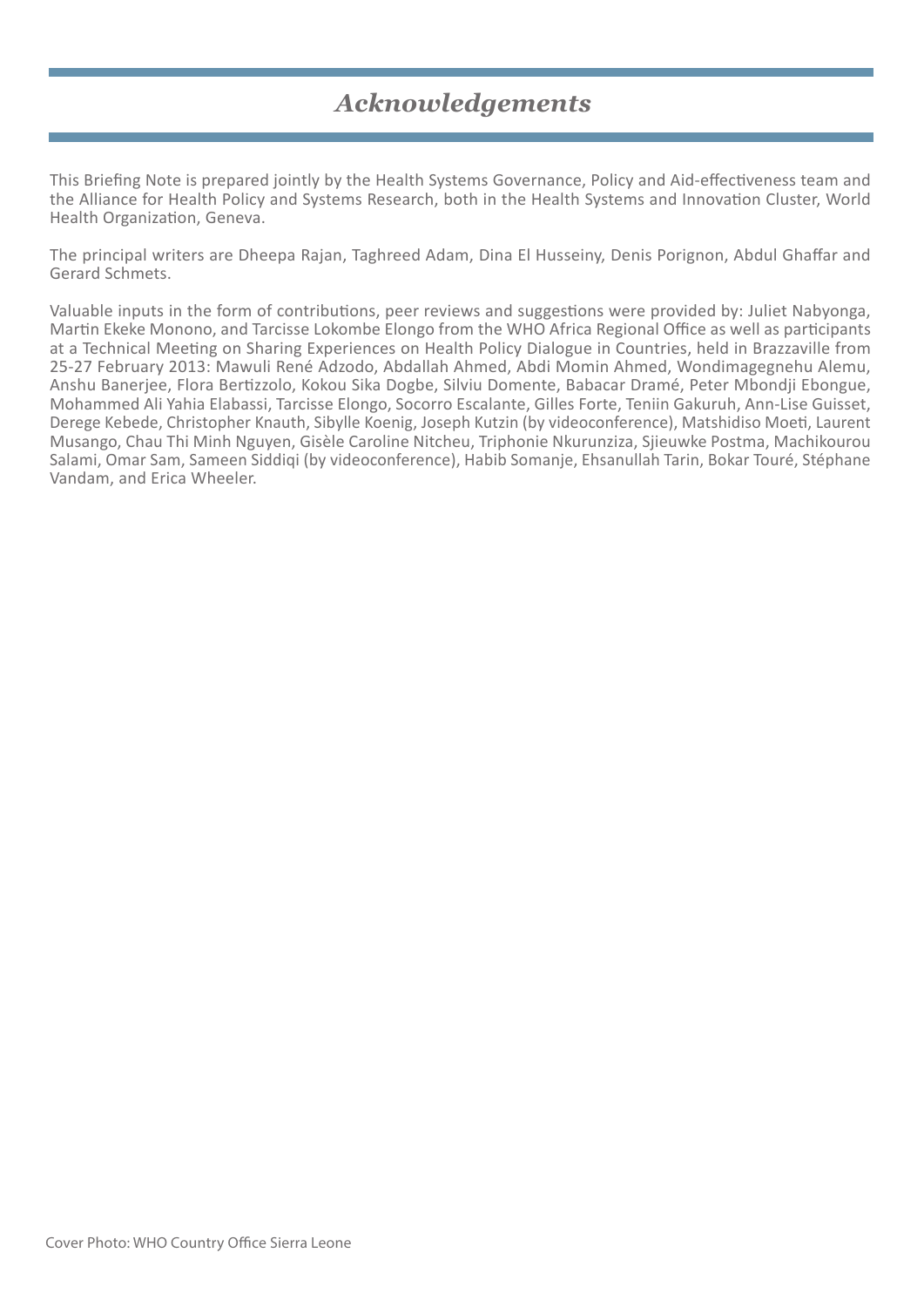# Briefing Note

Policy dialogue: What it is and how it can contribute to evidence-informed decision-making

FEBRUARY 2015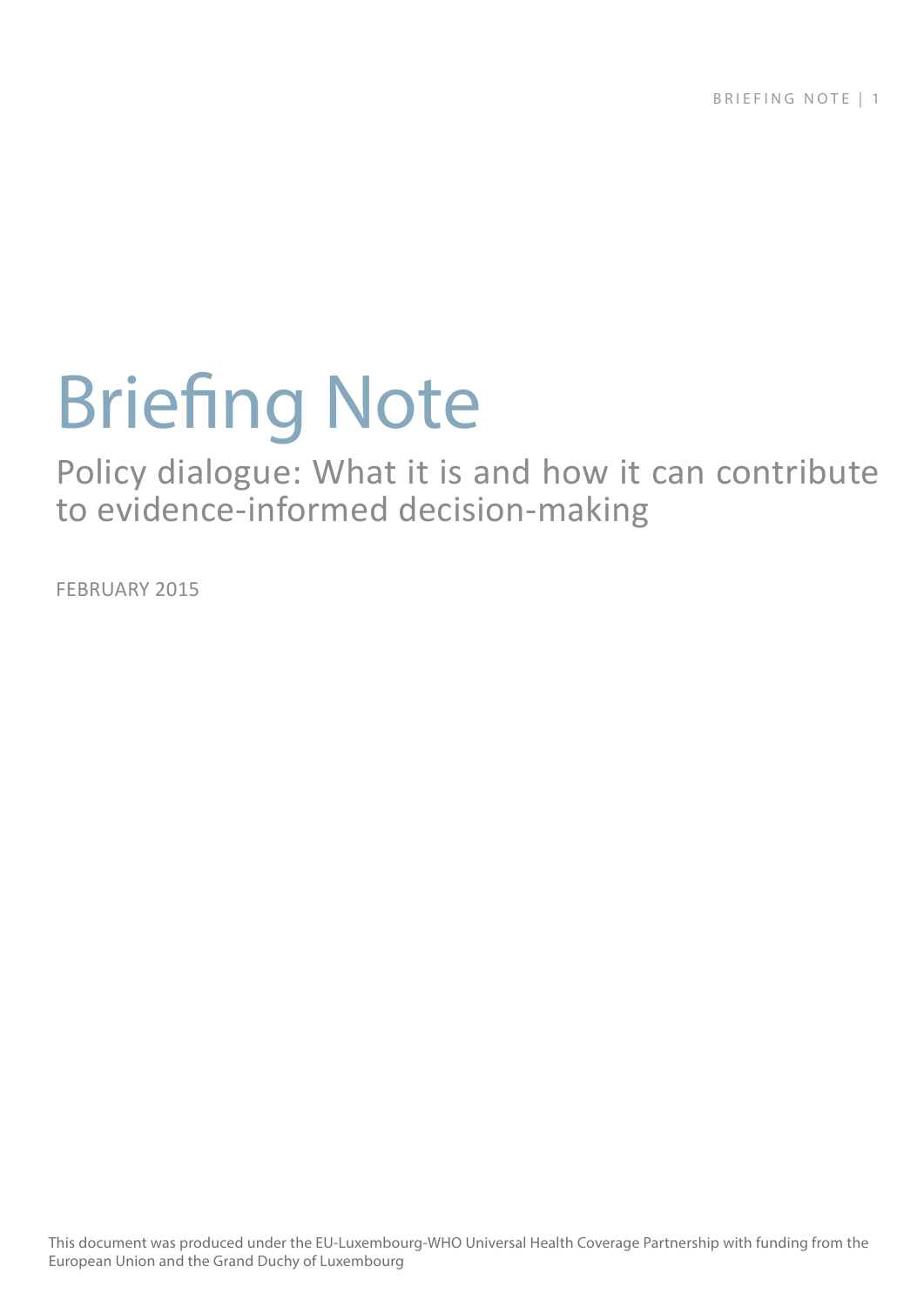#### 2 | BRIEFING NOTE



## *What is policy dialogue according to the literature?*

Perhaps it is not surprising that we could not find a clear formal definition of what is meant by policy dialogue or what it entails in our review of the grey and peer-reviewed literature. Few descriptions were provided, each reflecting the focus and process used by those describing it, each offering a useful element or principle but none seemed

entirely comprehensive, general or representative of the concept itself and how it operates. Indeed, on the whole, the literature on policy dialogue and on their definitions is very sparse and fragmented.

#### Through this review process and

our experience in collaborating with different entities conducting policy dialogue in countries, it became clear that the term policy dialogue means different things for different people. In addition, there are language nuances which make the translation of the word 'policy' difficult – just as an example, in French, the term *politique* can be used for both 'policy' and 'politics', potentially conferring the understanding that *dialogue politique* is a debate between political parties or a highly politicized debate. One of the formal definitions we found is by the European Observatory on Health Systems and Policies, where they define policy dialogue as "an event where dialogue takes place around 'a policy question … on which… key documents and international experts… [are brought together] to

present recent evidence, as well as relevant case studies from countries that have faced a similar question. [1]" The SURE project [2] defines policy dialogue, which they also call "deliberative dialogue" as "a deliberative process (i.e. a structured discussion) which is focused on a policy brief." The SURE guidelines for preparing and

## *The term policy dialogue means different things for different people*

using policy briefs further elaborate on the usefulness of adopting structured discussions of a policy brief to help contribute to the development of evidence-informed health policies in a number of ways including by:

- "Providing a check on the quality and contents of the policy brief
- Clarifying judgments that are made in the policy brief • Introducing relevant evidence not incorporated in the
- policy brief
- Helping to ensure that the contents of the policy brief are understandable and understood
- Helping to ensure that the policy brief is taken into account and used in the development of a policy [3]"

- [2] Supporting the Use of Research Evidence (SURE) for policy in African health systems is a collaborative project that builds on and supports the Evidence-Informed
- Policy Network (EVIPNet) in Africa and the Region of East Africa Community Health (REACH) Policy Initiative. http://www.who.int/evidence/sure/en/
- [3] SURE Guides for Preparing and Using Evidence Based Policy Briefs. 7. Organizing and running policy dialogues. August 2011

<sup>[1]</sup> http://www.euro.who.int/en/who-we-are/partners/observatory/activities/policy-dialogues/what-is-a-policy-dialogue/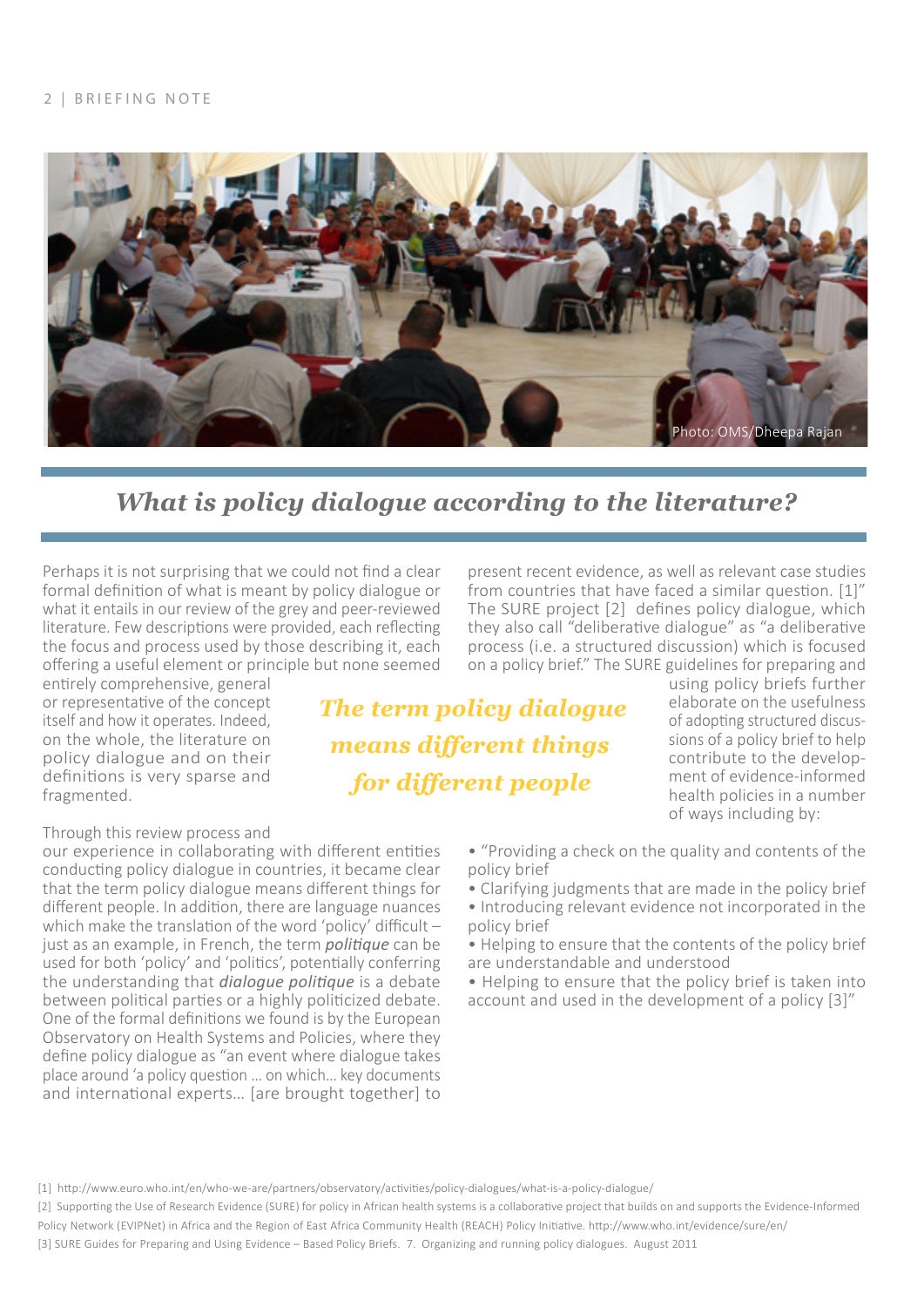This Briefing Note is a first attempt at making sense of the policy dialogue literature and experiences in using it in health and in low- and middle-income countries. It is intended to be used by a wide range of audiences interested in public health and health systems strengthening including country level implementers and decision-makers at all levels, WHO and other UN agencies, funders, civil society etc., and does recognize that more research is needed in the area.

# *What do we mean by policy dialogue in this Briefing Note?*

This Briefing Note considers policy dialogue which is part and parcel of the policy and decision-making processes, where they are intended to contribute to developing or implementing a policy change following a round of evidence-based discussions/workshops/consultations on a particular subject. Hence, in this definition, we are not focused on a single event nor on a policy brief or synthesis document but on the process itself. The latter can include structured formal events, potentially organized around a policy brief, but puts a distinct emphasis on the milestones and debates which take place during the policy and planning cycle. The ultimate goal of policy dialogue according to all definitions is to inform policy. A distinctive feature of our broader definition is that policy dialogue should be seen as an integrated part of the policy-making process rather than just a simple tool for ensuring a high-quality, inclusive and comprehensive policy brief.

It is worth noting that policy dialogye often also includes informal consultations (e.g. through electronic correspondence, corridor meetings, among others). It includes any communication or contact between people who are ultimately contributing in some way, shape, or form to a process which culminates in a policy decision. However, this more informal dialogue is difficult to capture, not usually documented, and represents a large grey area not explicitly addressed in this briefing note.

#### **BOX 1: Policy dialogue in a post-revolution setting experience from Tunisia**

In Tunisia, policy dialogue activities were characterized by its high degree of participation and inclusion and by its comprehensive approach to health system reforms. The chosen term for this process in Tunisia, *dialogue sociétal*, highlights the value put forward by the current post-revolution government to have all actors of society involved in reform development and implementation in order to ensure its feasibility and acceptability in the current political and social context in Tunisia.

The *dialogue sociétal* programme began in 2012 and saw the active participation of health professionals, vulnerable population groups, and other ordinary citizens. Focus group discussions were set up to get a true sense of how the Tunisian people perceive and experience their health care. A Health Sector Situation Analysis Report in early 2014 was based on not only a thorough analysis of available literature but also the input from the focus groups and other citizen events such as a series called the 'Citizens' Meetings on Health'. These 'Citizens' Meetings' were organized in each governorate where input was gathered on the key challenges in the health sector but also on values and attitudes of the population for sector reforms. On this occasion, citizens also shared their views on how health services could be improved.

A Citizens' Jury then synthesized and finalized the recommendations. An interactive website was set up to collect opinions through polls. The first-ever National Health Conference in September 2014 took in all the recommendations coming from these events and officially adopted them.

The path to this spectacular success was not always easy given the politically sensitive climate. Deliberations highlighted a lack of trust in the health system and deep-rooted misunderstandings between professionals, ordinary citizens and the government administration. Over a year was necessary at the beginning to build faith between different stakeholders and between the *dialogue sociétal* programme and government. Changes of Ministers and electoral cycles often stalled the process for months on end. However, the *dialogue sociétal* contributed to a sort of 'reconciliation' and has provided the foundation for developing a common vision of health system development which was agreed upon in the National Health Conference.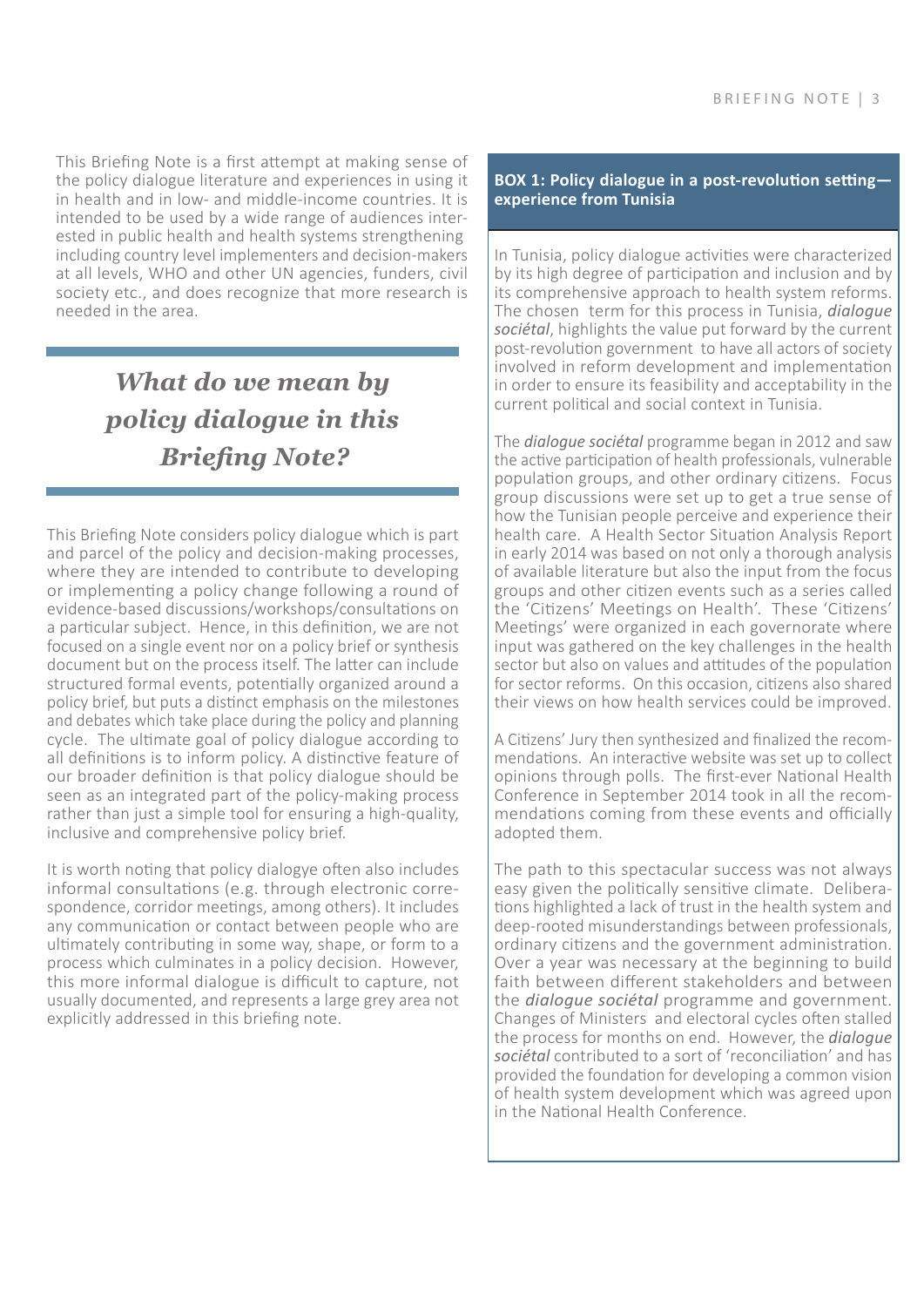*Policy dialogue can be conducted at any level of the health system where a problem is perceived and a decision, policy, plan or action needs to be made*

Although all definitions and perspectives on policy dialogue provide some added vale, we would like to limit its definition, for the purpose of this briefing note, to the notion of "diaogue for policy and decision-making," which requires involving those with the prerogative to make decisions at any level of the health system. The key characteristics of this type of policy dialogue are:

**1.** An iterative process

- **2.** Considering both the technical and political aspects of the problem in question
- **3.** Very variable and broad in nature

**4.** Involving evidence-based and politically sensitive discussions

**5.** Including a broad range of key stakeholders, and **6.** Having a concrete purpose or outcome in mind, e.g., a decision, a plan, or a deliverable (e.g., a report or review).

Box 2 illustrates some definitions which encapsulate these concepts, shared by participants at the Second Annual Meeting on Sharing Experiences on Health Policy Dialogue

in Low- and Middle-Income countries, held in February 2013 in Brazzaville, Congo [4]. The three descriptions demonstrate how the policy dialogue process is seen differently by those who are using them and that much remains to be explored and learnt from actual processes and experiences in countries.

#### **BOX 2: Illustrations of how policy dialogue has been described by those involved in them [4]**

Policy dialogue was described by country participants at the technical meeting on policy dialogue in Brazzaville as:

*•* "An iterative process connecting the technical to the political, addressing the aspirations of the people, involving multiple stakeholders aiming to change formal or informal policy, strategy and plans informed by evidence to have maximum (public) health impact"

*•* "A participatory inclusive approach amongst all relevant stakeholders around a specific issue with the aim of agreeing on overall policy directions with the essential elements of being face-to-face and interactive"

*•* "A continuous process at several levels which is dynamic and creates interactions; it is also a step-wise process on a topic that interests all (common good) around the resolution of an issue of societal (common) interest. It should lead to a decision on change which is accepted"

# *How can the policy dialogue contribute to improving a policy and decision making process?*

#### **In order to understand how policy dialogue processes can contribute to improving the policy and decision making process, it is important to understand what the policy dialogue can achieve, if conducted successfully**

First and foremost, policy dialogue can lead to a key policy decision with the buy-in and ownership of a wide range of stakeholders – this is crucial because policy implementation is directly dependent on buy-in from at least those stakeholders who are involved in implementation. Stakeholder ownership is invaluable and is, among other things, a consequence of having a voice in the policy process.

Once there is a vested interest of stakeholders in the policy at hand, policy implemention is likely to be more transparent if anchored in policy dialogue. Dialogue, whether formal or informal, can boost trust between stakeholders and allow for constructive commitments on how implementation will take place.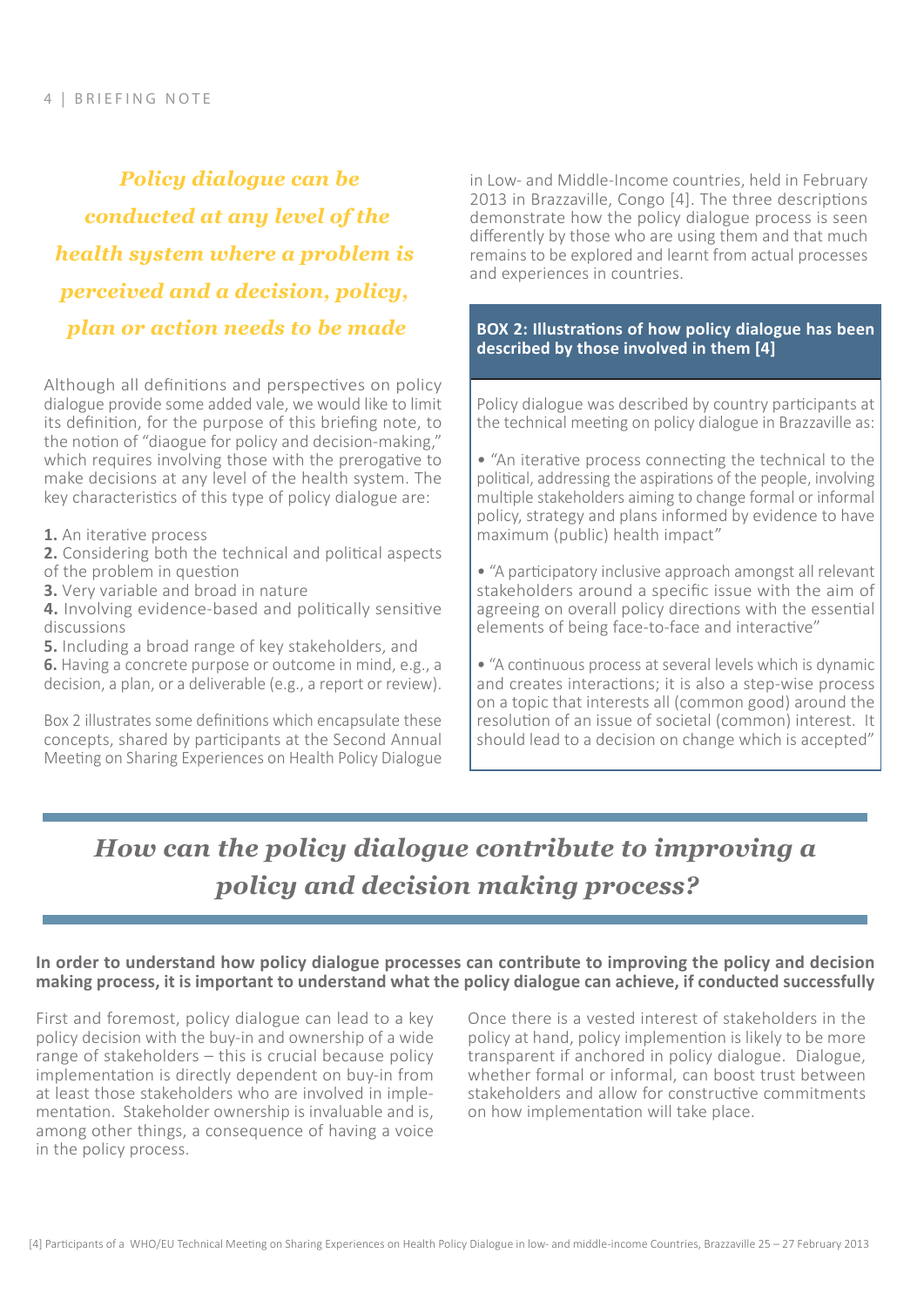Panel 1 summarizes this, illustrating ways in which the policy dialogue can improve policy and decision making processes. In addition, policy dialogue can be a valuable input on the demand side of health services and systems,

depending on the degree to which it is truly participatory and inclusive. Again, this brings enormous advantages to policy implementation and increases the chances for positive results.

#### **PANEL 1: Ways in which policy dialogue improves policy and decision making processes**

**More accountability and transparency leading to better monitoring and tracking of results** 

*•* Policy dialogue facilitates transparency & accountability in implementing policies and programmes.

*•* It provides a means to enhance mutual understanding of problems and expanding trust between partners by providing a platform to clarify expectations and agree on commitments.

*•* Using owned and agreed upon tools to monitor progress increases accountability, leads to effective implementation of policies, and provides a mean for a rapid response to barriers or challenges which are ideally addressed in a collective and collaborative manner.

**Increased buy in and ownership leading to better implementation of programmes**

*•* Policy dialogue increases buy in and ownership because stakeholders are given a chance to be actively involved, by sharing their perspectives and opinions on policy issues and questions.

*•* In turn, this creates a sense of ownership, as stakeholders are given an opportunity to make a contribution as opposed to having to follow protocols designed by others, which they may or may not buy into.

*•* Consequently, effective programme implementation is more likely to happen, because stakeholders understand the complexities involved, and through the process may have a vested interest in seeing the changes being put into place.

## *Possible entry points for policy dialogue processes and the topics around which they can be organized*

With the intention of enabling our intended audience to get a wide range of insights on experiences with policy dialogue, we describe below examples of entry points and topics discussed using experiences from the EU-Luxembourg-WHO Universal Health Coverage Partnership on supporting policy dialogue processes in low- and middle-income countries.

We use the term *'entry point'* as an issue which may arise in the course of a policy process which provokes dialogue, often (but not always) due to the sensitivity or the wide-reaching consequences of the policy.

#### **The EU-Luxembourg-WHO UHC Partnership**

This Partnership aims to strengthen selected countries' national health planning and policy dialogue processes by bolstering WHO Country Office capacity and providing seed funding for policy & planning activities. Experience from the first 3 years of this Partnership demonstrates that although each country setting for policy dialogue

is unique, many of the entry points and priority topics selected by MoHs mirror each other. The differences are in the country-specific pathway to selecting those priority topics and the way the actual dialogue around the issue was conducted to implementation itself (see Boxes 1 and 3). In summary, there appears to be overlap and agreement in the identification of priority topics; however, the perspectives on how to use policy dialogue to implement the changes seem to diverge.

The annex summarizes the subject areas of policy dialogue for five Partnership countries as well as the rationale behind the choice and the outcome as part of the EU-Luxemburg-WHO Partnership. For example, monitoring & evaluation (M&E) and financing/costing of the health sector strategy were frequently used as entry points for policy dialogue. Decentralization processes and decentralized planning was another entry point for discussion and policy debate. Building MoH capacity to effectively lead policy dialogue structures also featured prominently as priority policy topics to address.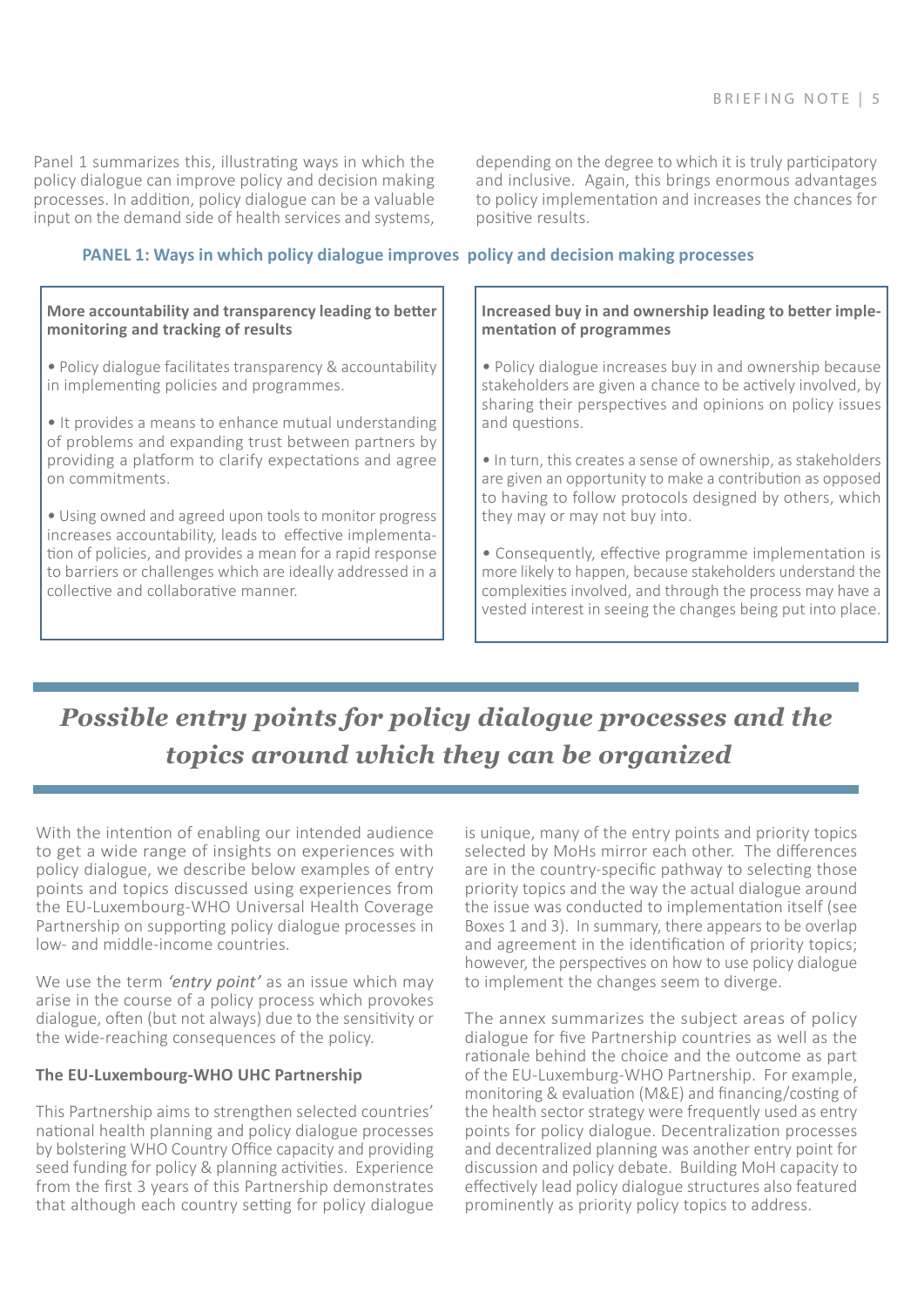#### **BOX 3: Country example of policy dialogue processes and initial outcomes – Togo**

#### **Background**

*•* The MoH, EU country representatives and the Togo WHO Country Office worked together in a collaborative manner through the Health and HIV/AIDS Coordination Committee which led to a strong consensus in coordinating keyhealth sector activities.

*•* The findings from the discussion revealed that areas such as M&E and financing / costing options could benefit from further strengthening. In addition, issues related to generic essential medicines, drugs pricing, and medicines policies also needed to be strengthened.

#### **Initial Outcomes**

*•* The International Health Partnership (IHP+) provided a kick start for a comprehensive, WHO-facilitated process of health sector reviews and national strategy formulation. In addition, linkages were identified with other EU-funded activities in the country.

*•* As a result, the First National Exchanges on Health were held in 2012, a new type of health sector review for Togo.

*•* In order to increase visibility, and to communicate the national health policy to the population and development community, a communications plans was devised which included a media launch in the middle of 2012

# *Best practices for developing the content and managing the process of policy dialogue: Lessons from the literature and the field*

When thinking about policy dialogue, it is difficult to split the concepts of "how to develop content" vs. "how to manage the process", because in practice, they are closely interlinked. Due to a high degree of overlap between concepts and guiding principles it makes more sense to discuss them together rather than treat them as distinct areas. The following paragraph highlights some of the main factors of success for both the process and content of policy dialogue.

#### **Factors of successful policy dialogue**

Successful policy dialogue needs to have a clearly defined purpose/set of objectives, coupled with a clear vision of which outcomes and results are expected. If these aspects have not been defined and crystallized from the outset, the rest of the process can suffer as the dialogue will lack structure, direction and purpose, which can hamper the achievement of objectives. Furthermore, having a clearly defined set of objectives and outcomes will make it easier to develop a M&E framework, because the framework represents the tool which bridges the gap between the objectives and outcomes.

In addition, it is also imperative that policy dialogue preparation includes gathering of relevant information, preferably evidence-based, as the presentation of available evidence will invariably help justify the implementation of policy reform.

Context and stakeholder analysis should also be carried out as part of the policy dialogue preparation, as there are several benefits to this. Firstly, the exercise can help increase the participants' knowledge of the landscape, by identifying the status quo, the work that has previously been caried out in this field, areas for improvement, potential bottlenecks, key actors as well as their respective strengths/expertise. Secondly, when some (or all) of the areas have been researched and identified, the process as a whole has a stronger chance of succeeding, because the factors which can affect the success and/ or failure of the process have been identified.

Policy dialogue processes should also be underpinned by an adequate level of funding and resources, in order to avoid the process of stalling and/or losing momentum. Sufficient preparation time is crucial to ensuring that all the relevant evidence can be gathered and stakeholders prepared so that they can participate meaningfully.

Policy dialogue discussions should be led by using effective moderation techniques, because these will differ according to the objectives of the dialogue. For example, seeking consensus and seeking majority agreement require different moderation approaches and skills.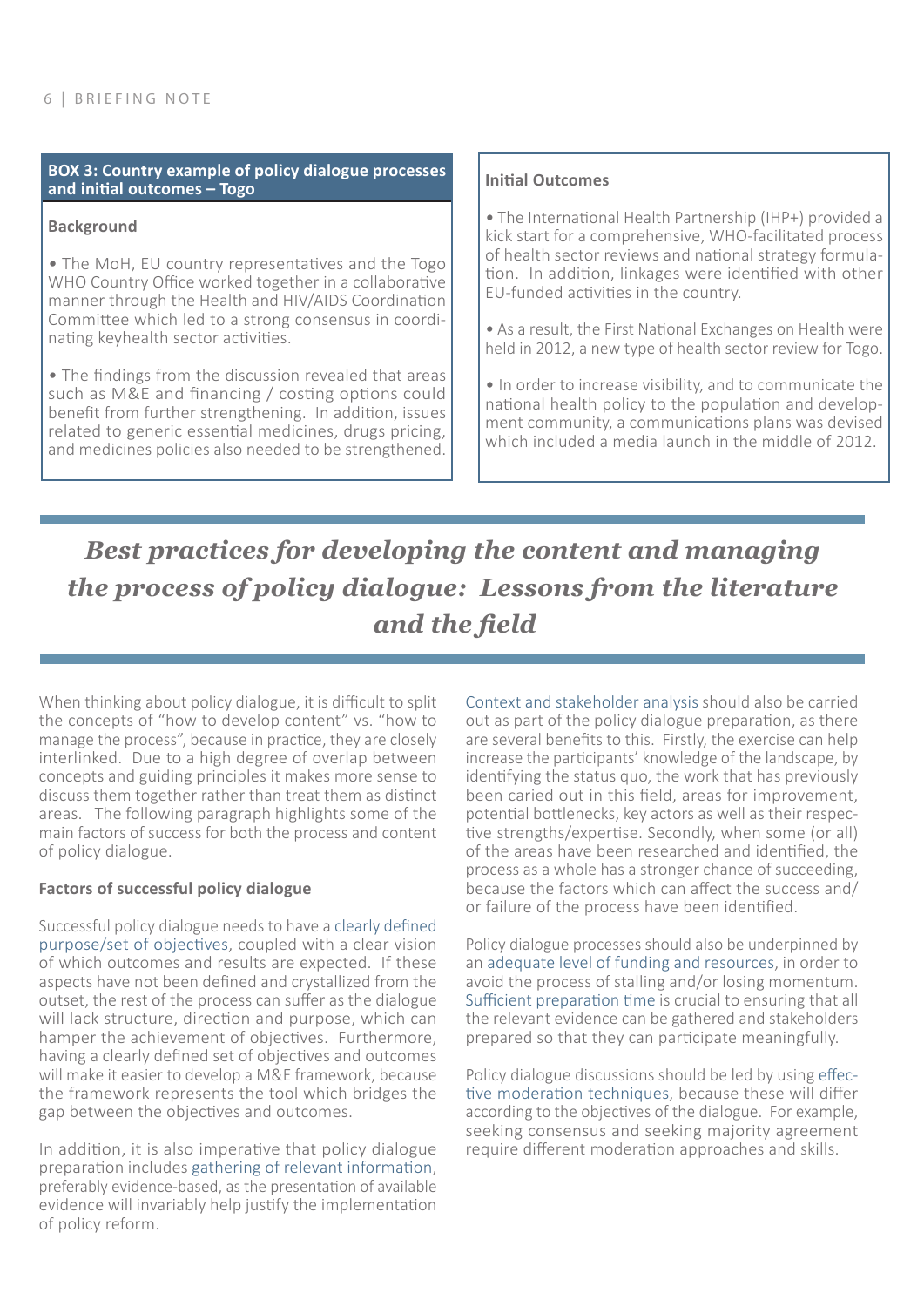#### BRIEFING NOTE | 7

| TABLE 1: How to develop and manage the policy dialogue process |                                                                                                                                             |  |  |  |  |  |  |
|----------------------------------------------------------------|---------------------------------------------------------------------------------------------------------------------------------------------|--|--|--|--|--|--|
| Meetings / workshops                                           | Follow up activities                                                                                                                        |  |  |  |  |  |  |
|                                                                | <b>Implementation strategy should</b><br><i>include:</i>                                                                                    |  |  |  |  |  |  |
| Effective moderation                                           |                                                                                                                                             |  |  |  |  |  |  |
| Leadership                                                     | Access to high level decision makers                                                                                                        |  |  |  |  |  |  |
|                                                                | Identification of flexible entry points                                                                                                     |  |  |  |  |  |  |
|                                                                | Developing & implementing effective                                                                                                         |  |  |  |  |  |  |
|                                                                | M&E frameworks                                                                                                                              |  |  |  |  |  |  |
| Transparency, trust, mutual respect                            | Identifying finance / costing options                                                                                                       |  |  |  |  |  |  |
| Equal negotiating powers                                       |                                                                                                                                             |  |  |  |  |  |  |
| Credibility & legitimacy                                       | Tools / mechanisms to track & measure<br>results                                                                                            |  |  |  |  |  |  |
|                                                                | Meeting preparation should include:   Discussions should be led by:<br>Effective context & stakeholder analysis<br>Flexibility<br>Ownership |  |  |  |  |  |  |

The foundation of policy dialogue should be based on leadership, flexibility, ownership, relationship building, collaboration, communications, information sharing, transparency and trust. These qualities provide a basis for the exchange of ideas, information and perspectives. This, in turn, enables all stakeholders to have the same level of negotiating capital and credibility.

Lastly, access to decision makers is vital, as there is risk of stalling the progress if the needed approval is not granted.

#### **Policy dialogue should not be confined to the meeting room only**

Although a great deal of literature surrounding successful policy dialogue focuses on the development, content and the moderation of the meetings/workshops, success equally depends on stakeholders following through on follow up activities. This can include implementing M&E frameworks, identifying finance/costing options etc. Our conceptual understanding of policy dialogue therefore should extend beyond the meeting room, and similarly our understanding of best practices should involve post meeting activities.

Table 1 outlines best practices on what the content of the meetings and follow up activities should include, and how to manage the process.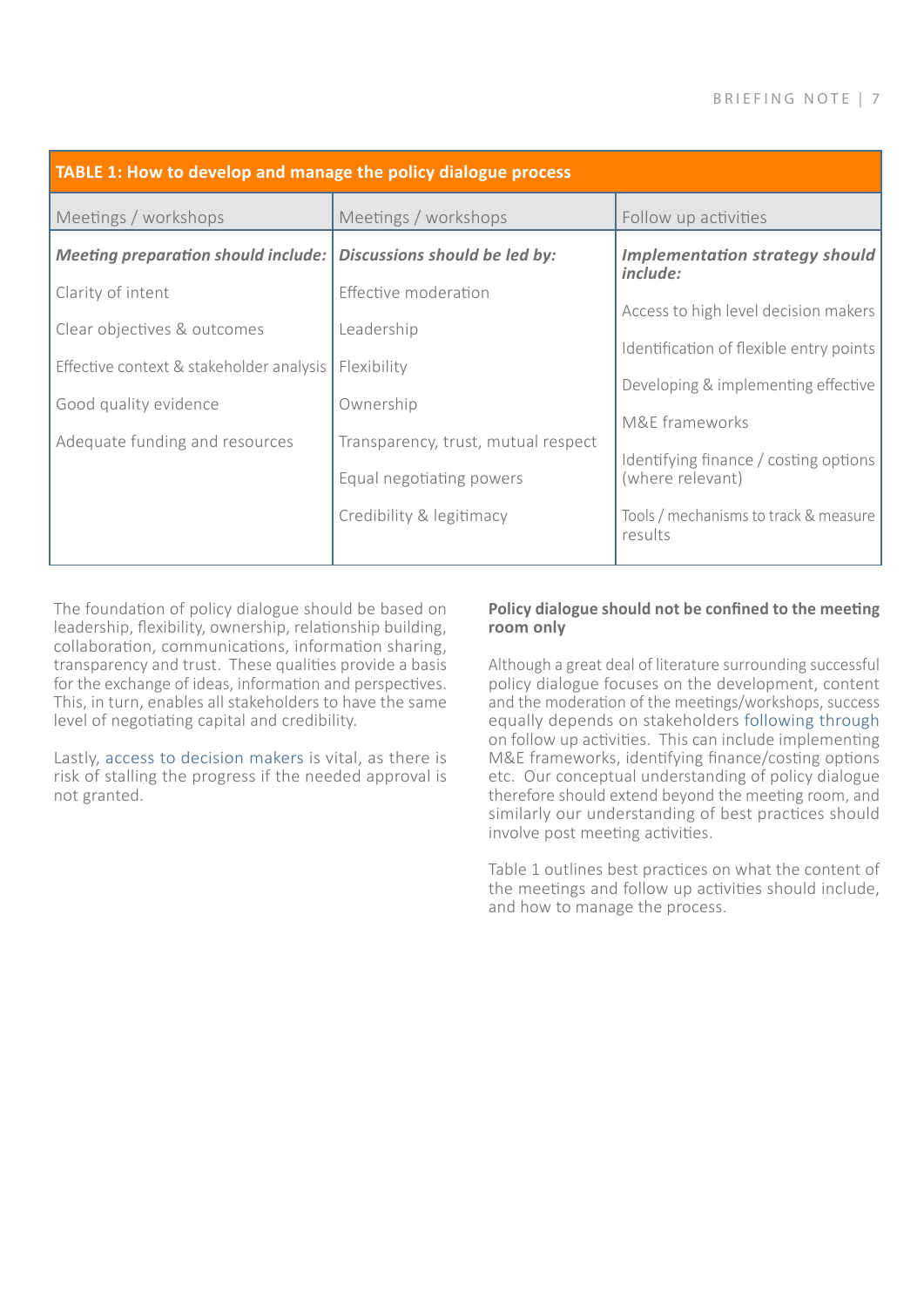# *Role of health system stewards in the policy dialogue process*

As mentioned previously, the policy dialogue process is continuous, dynamic and iterative. It therefore consists of a variety of different participants. In order for a policy dialogue to be successful, it is important that different perspectives and voices are heard. Indeed this is pivotal in encouraging collaboration and rich discussions.

The type of stakeholders will depend on the nature and objectives of the policy dialogue; however broadly speaking, stakeholders can be categorized according to:

• People who have a vested interest in the policy issue (policy makers, managers of health care institutions, health system end users and civil society groups)

• Technical experts in the policy area (researchers, health professionals, civil servants)

#### **Leaders**

First and foremost, the MoH must be in or at least be perceived to be firmly in the leading position in order to lend credibility for any policy dialogue processes. The more strongly the MoH takes ownership and leads the dialogue process, the more likely it is that policy implementation will be effective. Taking ownership of the process means ensuring the highest possible visibility within the national public health agenda, advocating for the relevant issues among internal and external stakeholders, and taking initiative in organizing policy events in a timely manner.

#### **Other stakeholders**

NGOs, research institutions, professional associations, local funding partners and other civil society organizations also have pivotal roles to play, first and foremost by aligning their aims and activities with the overall policy and planning cycle and assisting the MoH with key studies and localized and decentralized information. These groups of actors also have an important advocacy role, i.e., bringing to attention priority health issues and offering options to solve them.

## *Challenges*

#### **Apparent but not necessarily 'real' stakeholder buy-in**

For political reasons, or in order to be seen to go with the majority, some stakeholders may agree to a decision in a dialogue forum without a clear intention of following through with the consequences of the decision. One way to tackle this issue is to continue the dialogue after the decision has been made. The continued involvement and commitment of these stakeholders will depend heavily on how effective the technical body which manages the dialogue reads and reaches out to stakeholders.

#### **Different stakeholders may be perceived to have more influence on the policy dialogue process than others**

Funding alone will not secure success of the policy dialogue process. Often, those stakeholders who do provide funding may be perceived as more important than others. The big

risk here is the tacit establishment of a certain hierarchy of stakeholders which can cause tensions, resentment and frustration. This may lead to the withdrawal of some stakeholders from the process altogether – with an accompanying loss of policy dialogue 'champions' (and the evident possibility of negative propaganda). What may also happen is that a group of stakeholders takes over the policy dialogue to influence it in their own interests.

One way policy dialogue conveners can mitigate this is to explicitly recognize and ensure that every stakeholder is considered equally, and make a categorical effort to create a sense of joint commitment and collective benefit to all. Another way to alleviate this problem is to clarify in no uncertain terms the roles and responsibilities of each stakeholder, taking into account their respective added value.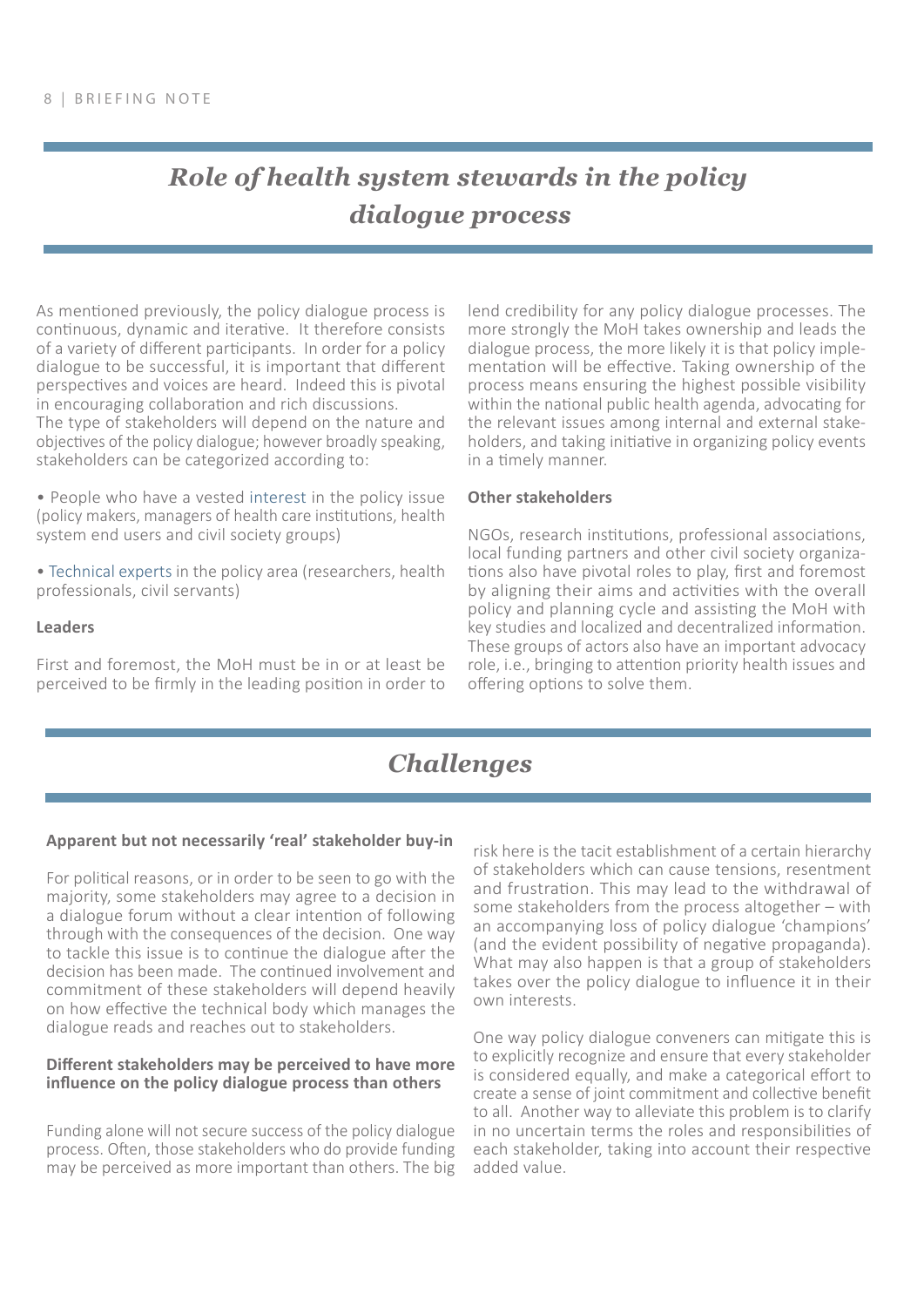## *Conclusion*

Health policies and plans have little chance of success in the absence of a real policy dialogue. However, policy dialogue does not just happen by itself. It is a political process that requires top-level political support and will as well as adequate investment in terms of effort, prioritization, and resources.

Policy dialogue is an iterative process which has its ultimate goal in influencing policy, with a specific outcome. It must have a precise purpose as well as effective leadership and follow up.

WHO is committed to further studying this area and disseminating best practices through the experience it gathers via its EU-Luxembourg-WHO Universal Health Coverage Partnership.



Suggested citation: Rajan D, Adam T, El Husseiny D, Porignon D, Ghaffar A, Schmets G. *Briefing Note: Policy dialogue: What it is and how it can contribute to evidence-informed decision-making*. Geneva: WHO 2015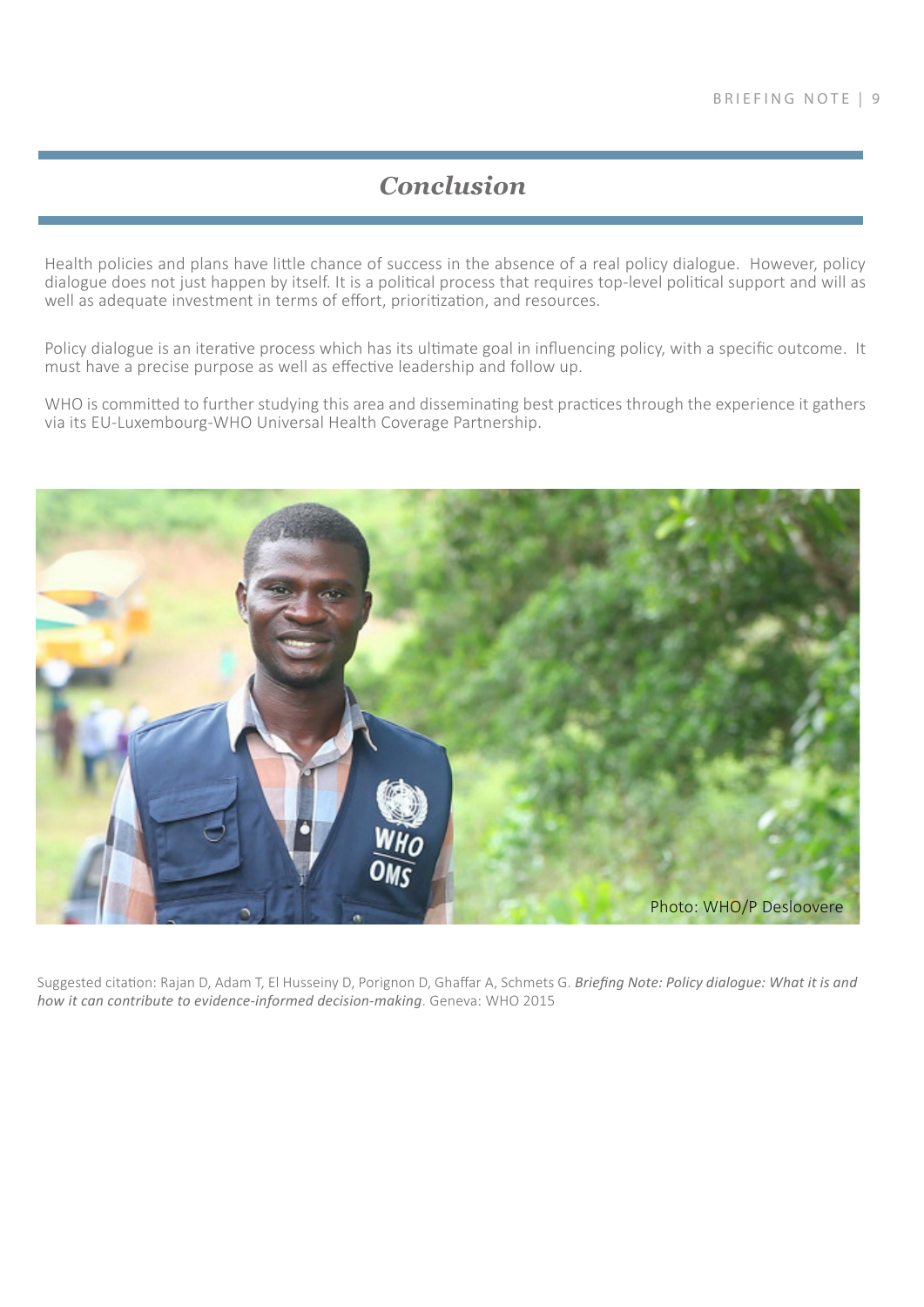# *Annex: Policy dialogue topic, process of selecting EU-Luxemburg-WHO Partnership countries*

|                         | Sierra Leone                                                                                         | Liberia                                                                                                                                                                                                                                                                          |
|-------------------------|------------------------------------------------------------------------------------------------------|----------------------------------------------------------------------------------------------------------------------------------------------------------------------------------------------------------------------------------------------------------------------------------|
| <b>Topic</b>            | <b>Establishing public financial</b><br>management                                                   | Strengthening County Performance<br><b>Reviews</b>                                                                                                                                                                                                                               |
| How/why chosen?         | Existing priority for MoH, became<br>more acute with the MoH corrup-<br>tion scandal.                | The MoH prioritized this knowing<br>that strong performance reviews at<br>decentralized level would lead to a<br>more solid basis for good planning<br>at national level.<br>The Policy Dialogue Programme<br>gave the added impetus and funds<br>to execute this activity.      |
| <b>Initial Outcomes</b> | New unit within MoH which<br>manages donor funds (Integrated<br>Health Project Administration Unit). | Strengthened County Performance<br>Reviews: a planning template was<br>developed, a training module was<br>established, central-level teams<br>were trained and deployed to<br>train county-level health teams.<br>Capacity-building in M&E and data<br>analysis were organized. |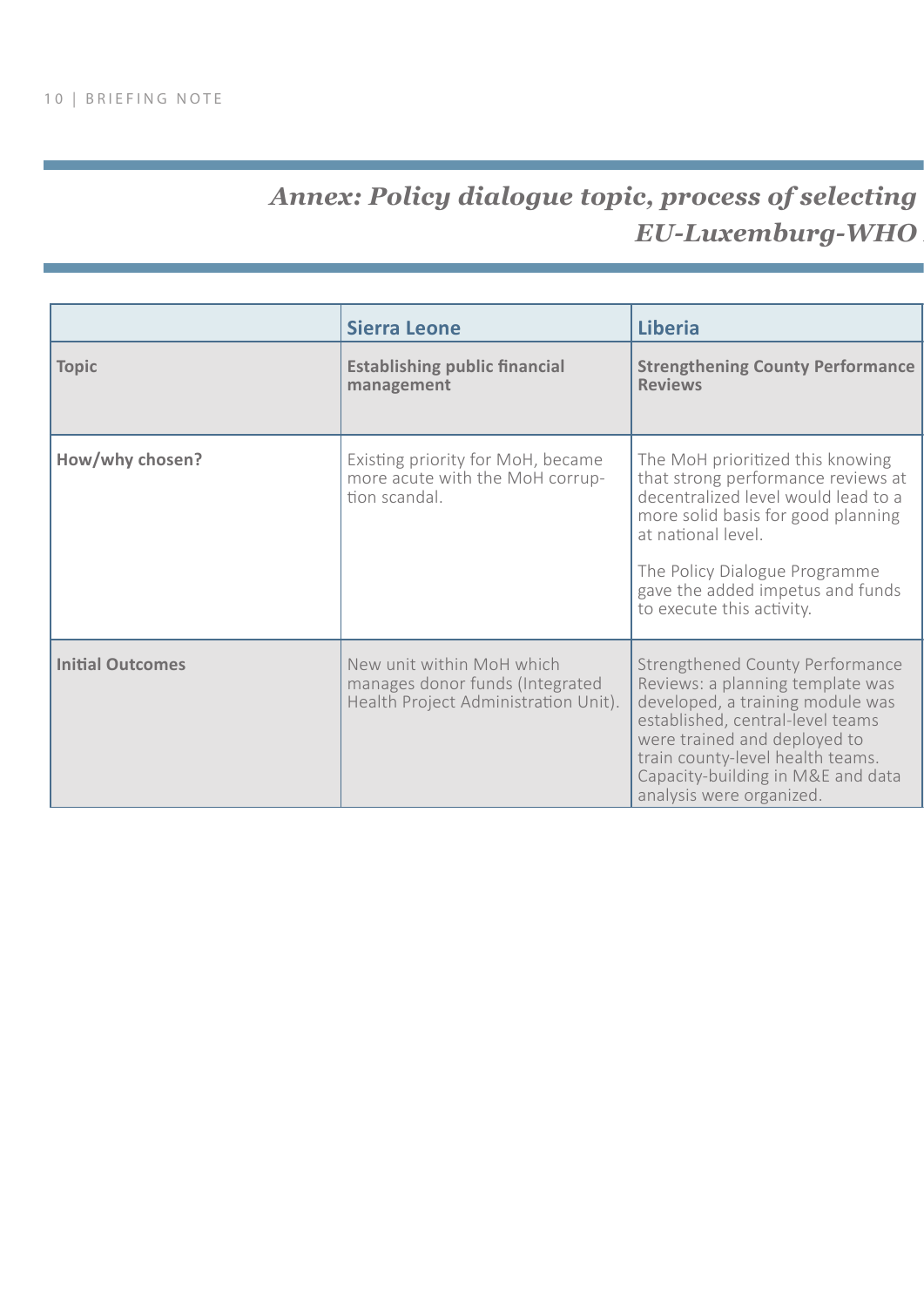# *Annex: Policy dialogue topic, process of selecting it, and the initial policy dialogue outcomes in five*   $\bm{Partnership~countries}$

| <b>Togo</b>                                                                                                                                                                                                         | <b>Tunisia</b>                                                                                                                                                     | <b>Vietnam</b>                                                                                                                                                                                                                                                       |
|---------------------------------------------------------------------------------------------------------------------------------------------------------------------------------------------------------------------|--------------------------------------------------------------------------------------------------------------------------------------------------------------------|----------------------------------------------------------------------------------------------------------------------------------------------------------------------------------------------------------------------------------------------------------------------|
| <b>Pioneering health sector review</b><br>entitled First National Exchanges<br>on Health                                                                                                                            | <b>Establishing participation and</b><br>coordination mechanisms                                                                                                   | <b>Continuity in Health Partnership</b><br><b>Group meetings</b>                                                                                                                                                                                                     |
| MoH had spent 2 years engaged in<br>inclusive policy-making processes<br>to release a series of policy<br>documents.<br>This health sector review event<br>helped kick-start the crucial imple-<br>mentation phase. | Need to increase citizen participa-<br>tion and put in place adequate<br>coordination mechanisms which<br>ensure that citizens' interests are<br>being considered. | The Health Partnership Group<br>needed additional funding to allow<br>for more continuous coordination as<br>well as a structured and sustainable<br>boost in visibility and perception<br>with regards to its contribution to<br>national public health priorities. |
| Successfully held First national<br>exchanges on health in December<br>2012.                                                                                                                                        | Steering Committee, Technical<br>Committee, and Management Unit<br>were put in place for policy dialogue<br>in the health sector.                                  | Steering Committee, Technical<br>Committee, and Management Unit<br>were put in place for policy dialogue<br>in the health sector.                                                                                                                                    |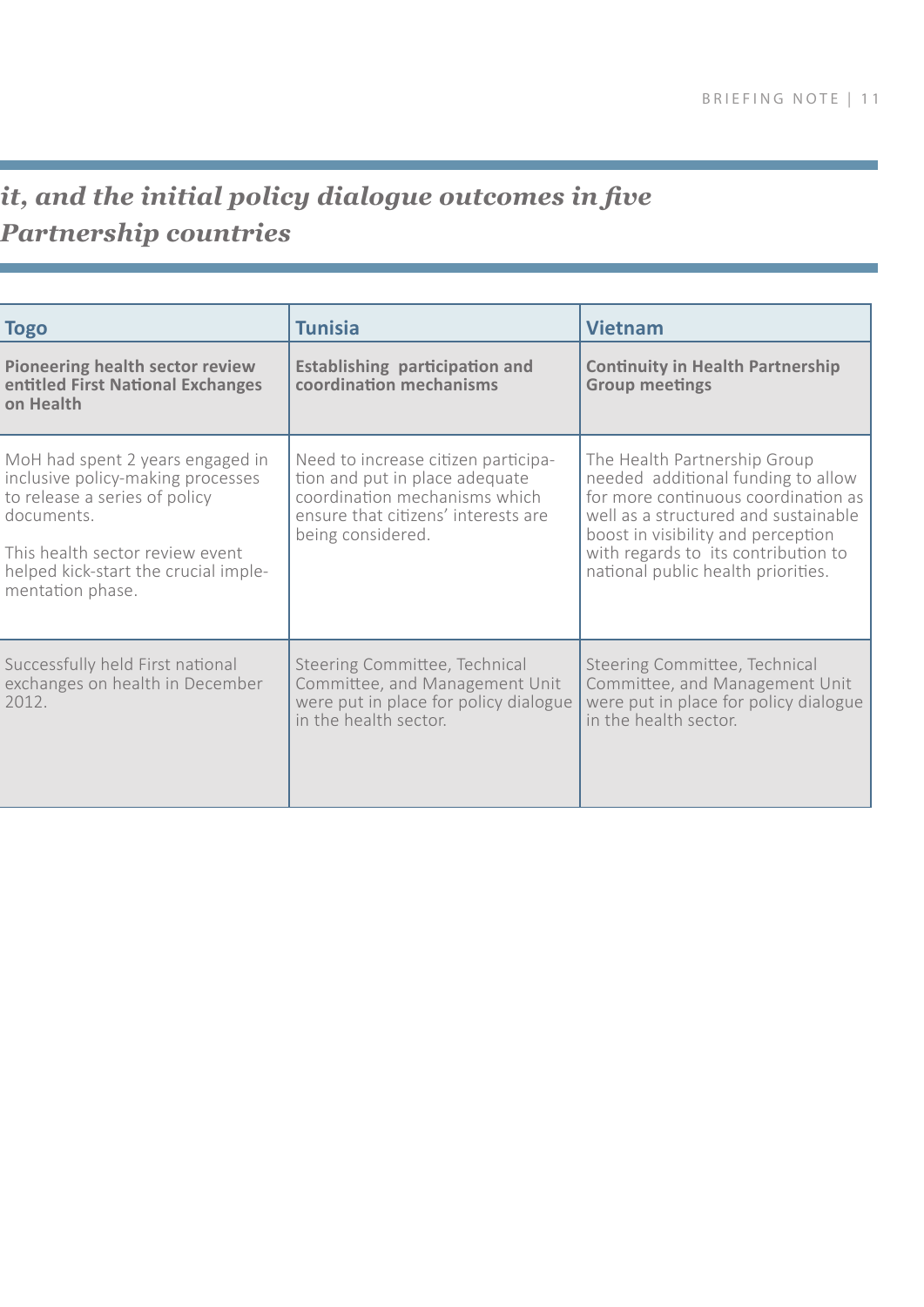12 | BRIEFING NOTE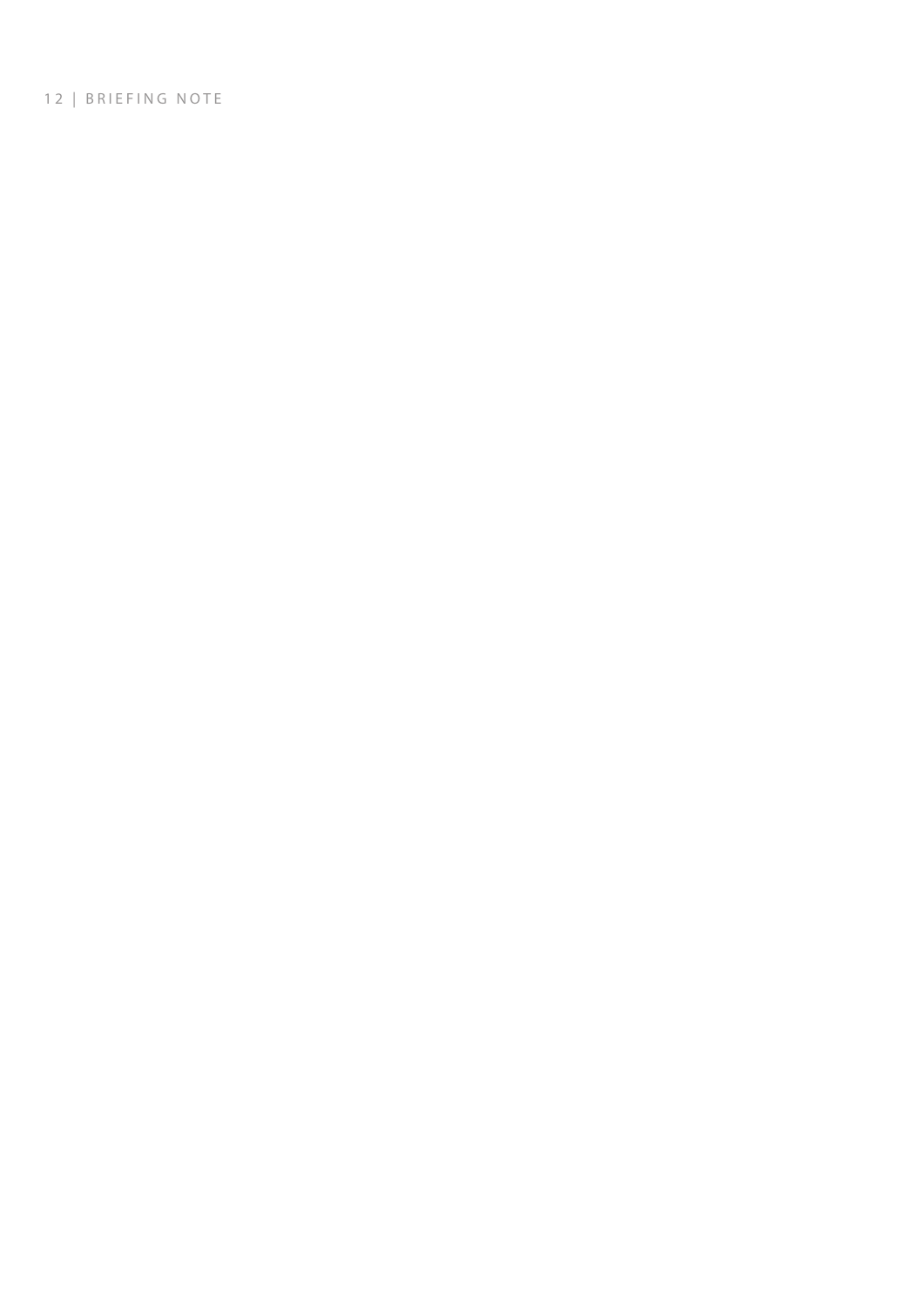BRIEFING NOTE | 13